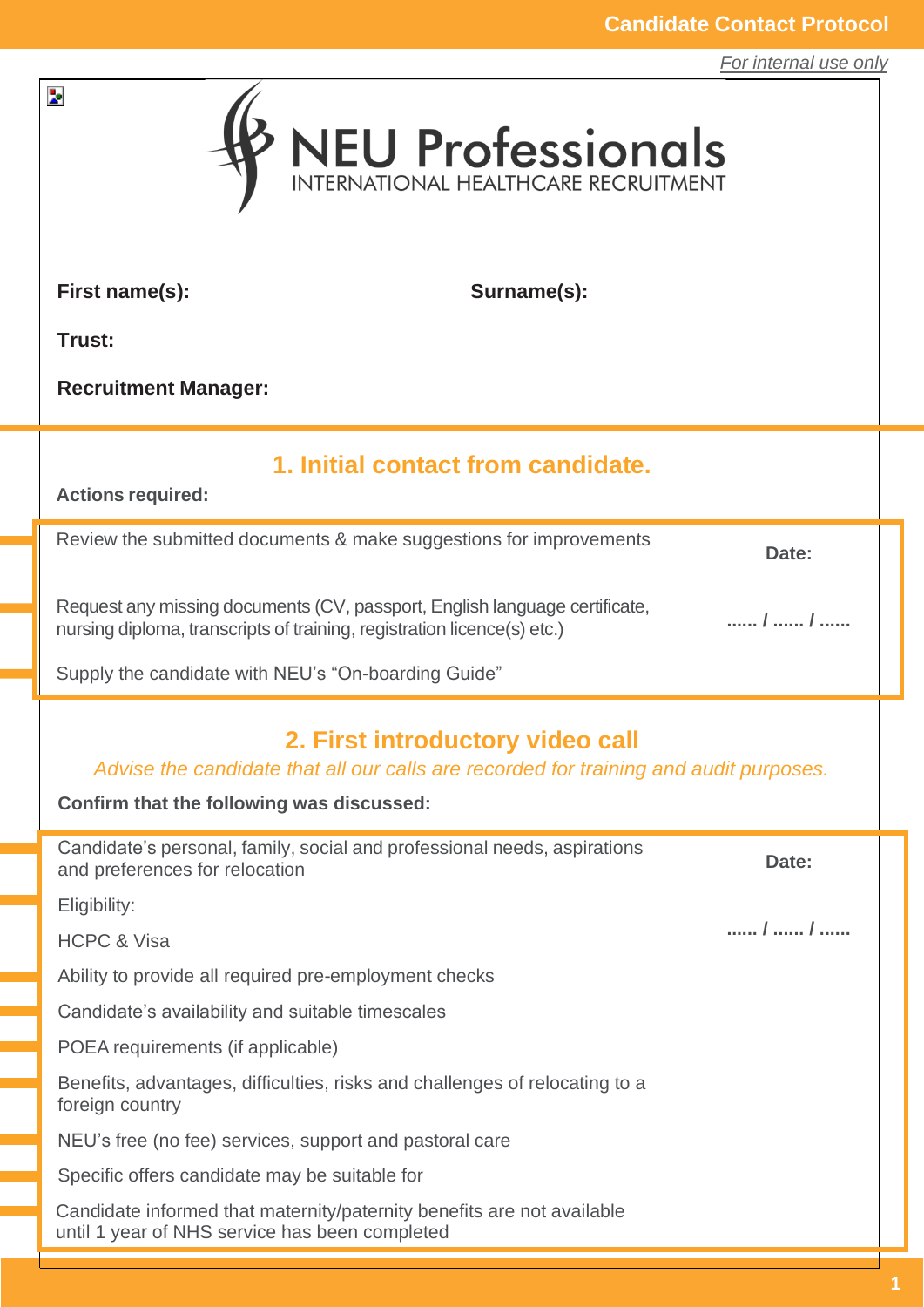*For internal use only*

**Date:**

**...... / ...... / ......**



#### **3. Interview preparation**

**Following the intro call if the candidate is deemed to be suitable, conduct an interview preparation call and discuss the following with the candidate:**

1. Further information about the Trust the candidate is applying to, the geographical area and the relocation package the Trust is offering 2. Job Description & Person Specification of the role applied for 3. Interview Preparation Bullet Points (including information regarding VBI)

- 4. Example interview questions
- 5. Sample clinical scenarios

6. Good Practice for Drug Calculations Baxter for practice ahead of the interview (if needed)

7. Practical interview tips i.e. dress code, ensuring good access to WiFi, tidy and quiet environment that will allow candidates to focus on the interview only etc

Follow up with an email to provide further information on the above

#### **4. Written Tests**

**Depending on the Trust's requirement facilitate in a secure and compliant manner written testing via video call. Ensure that:**

The call is recorded via Teams and stored safely within the specific folder onSharePoint The test paper is only shared with the candidate during the call (not beforehand) Candidate is alone and visible to you at all times Candidate has no access to their phone (a simple calculator is permitted) or any other media that would offer unfair advantage in answering the questions and jeopardise the test's compliance The test is emailed to us immediately upon finishing within the agreed timescale and whilst you are still on the call with the candidate Once the test is complete thank the candidate for their time, offer reassurance and any further guidance required at this stage (i.e. interviewers names, if known, the video call contact details that will be used during the interview etc.) **Date: ...... / ...... / ......**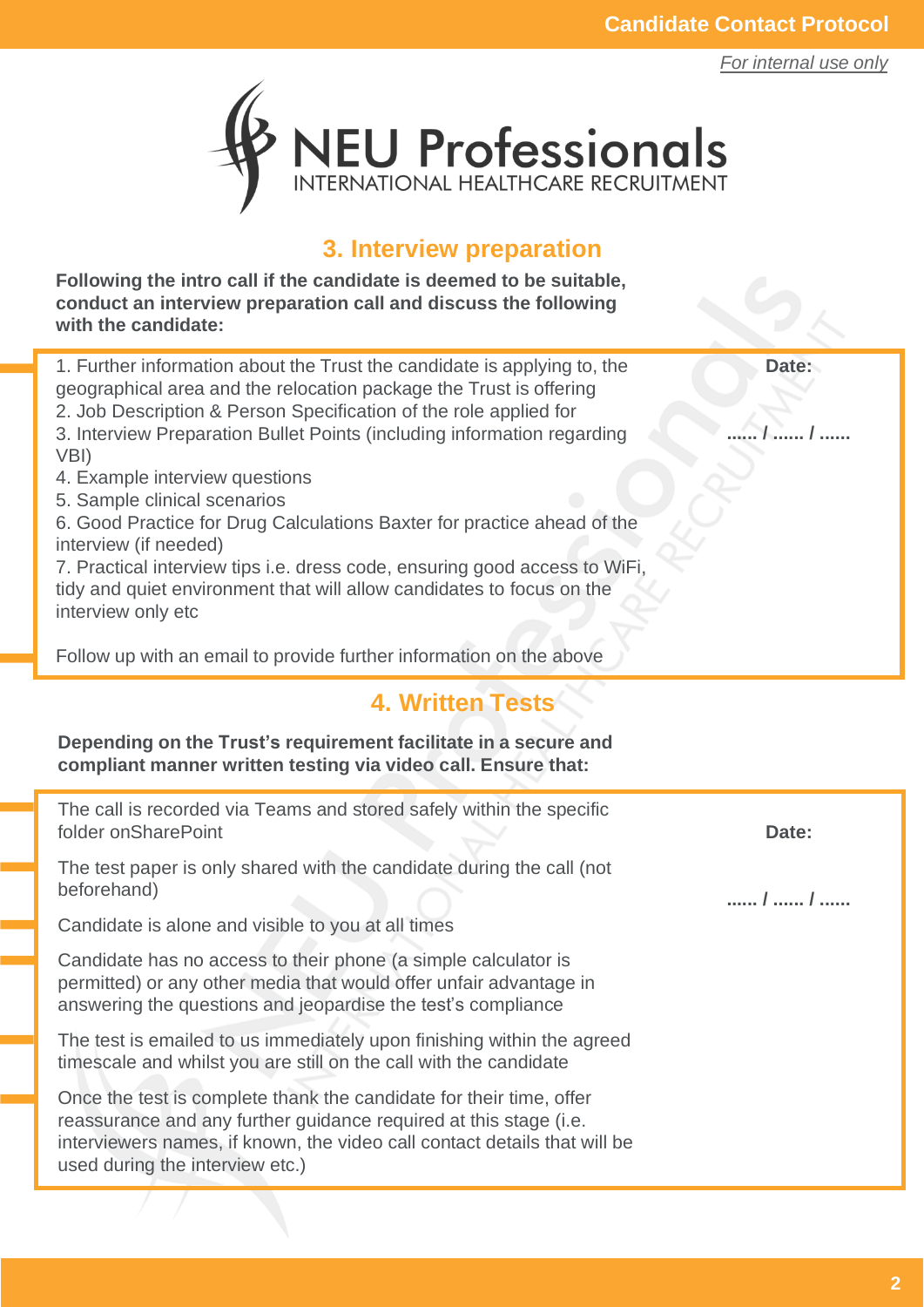**Date:**

**...... / ...... / ......**



#### **5. Pre-Interview**

Link up with the candidate 30 minutes ahead of their interview via video call to ensure the connection is satisfactory to undertake an interview and that the environment candidate is in is suitable

Suggest changes/adjustments if required or reschedule the interview if necessary

Offer comfort, reassure and calm the candidate

Remind them to smile and ask questions if they have any

# **6. Post-Interview. Training materials.**

Congratulate the candidate or offer feedback if unsuccessful Discuss further steps, procedures and approximate timescales Conditional Offer Letter to be issued by the Project Manager Deliver by email the following: - Trust's maternity/paternity policy - Accommodation details Recommend the candidate joins our FB group to engage with other successful candidates and shares experiences Ask for friend recommendations / introductions for further interviews **Date: ...... / ...... / ......**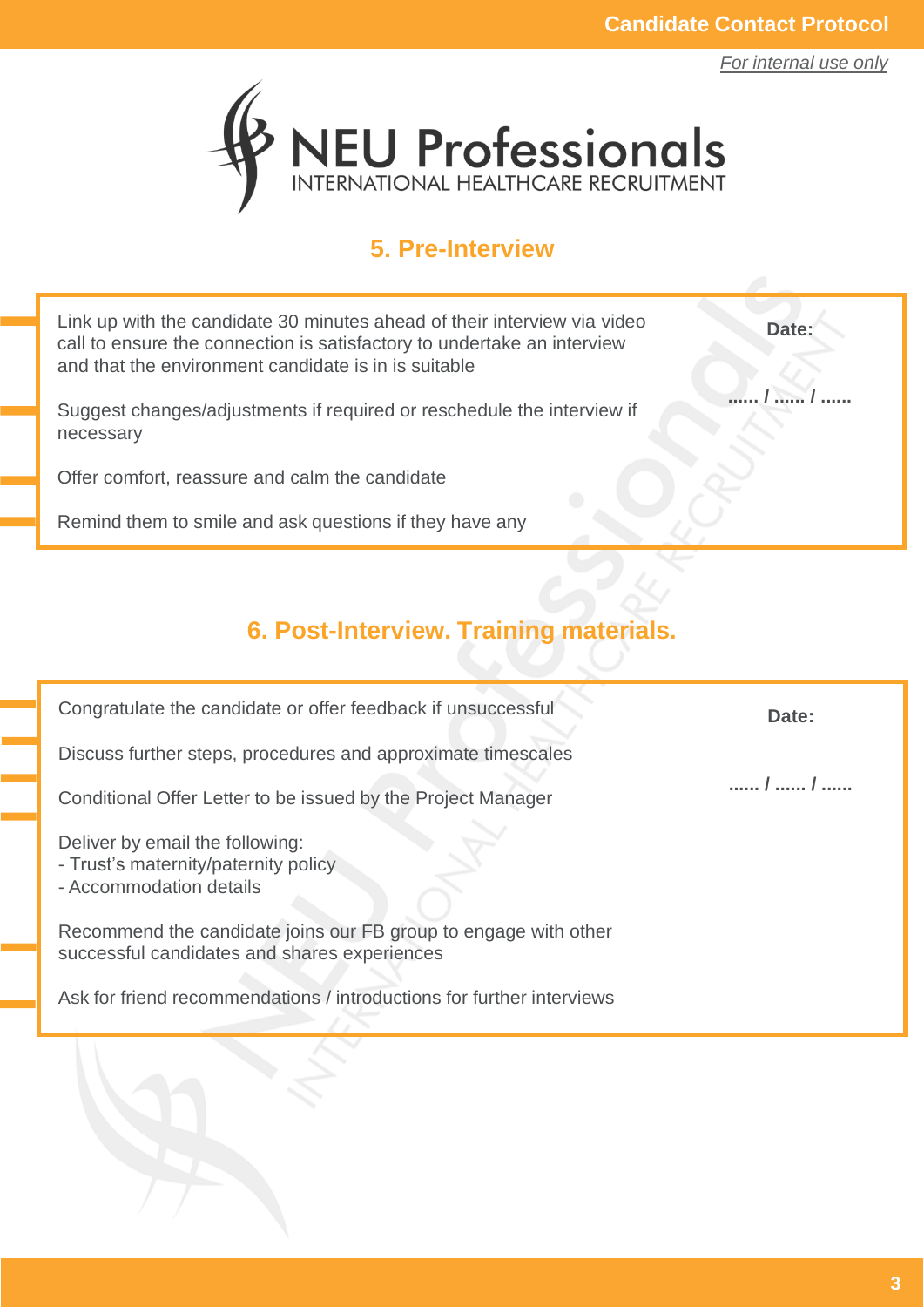

#### **7. HCPC Account**

| Contact the candidate (via email or video call) to:                                                                                                                           |       |  |  |  |
|-------------------------------------------------------------------------------------------------------------------------------------------------------------------------------|-------|--|--|--|
| Offer assistance in setting up their HCPC account and submitting all<br>required documentation in the correct format                                                          | Date: |  |  |  |
|                                                                                                                                                                               |       |  |  |  |
|                                                                                                                                                                               |       |  |  |  |
| 8. Pre-Employment checks                                                                                                                                                      |       |  |  |  |
| Provide (via email):<br>- Our Pre-employment Checks Guide<br>- Relevant Trust specific templates and forms for completion                                                     | Date: |  |  |  |
| Collect referees details and send reference request forms                                                                                                                     | /  /  |  |  |  |
| Advise of documents required to support CoS and Visa applications and<br>verify them                                                                                          |       |  |  |  |
| Agree on a timescale for delivery of all documents and set a provisional<br>start date                                                                                        |       |  |  |  |
| 9. Visa                                                                                                                                                                       |       |  |  |  |
| Once all pre-employment checks have been collected and verified<br>and CoS received contact the candidate via video call to assist<br>them with Visa online application form. |       |  |  |  |
| At this stage assist the candidate with the following:                                                                                                                        | Date: |  |  |  |
| Check COS thoroughly                                                                                                                                                          |       |  |  |  |
| Check visa application in full                                                                                                                                                | /  /  |  |  |  |
| Provide a list/advice on what to bring to the UK and how to                                                                                                                   |       |  |  |  |
| prepare                                                                                                                                                                       |       |  |  |  |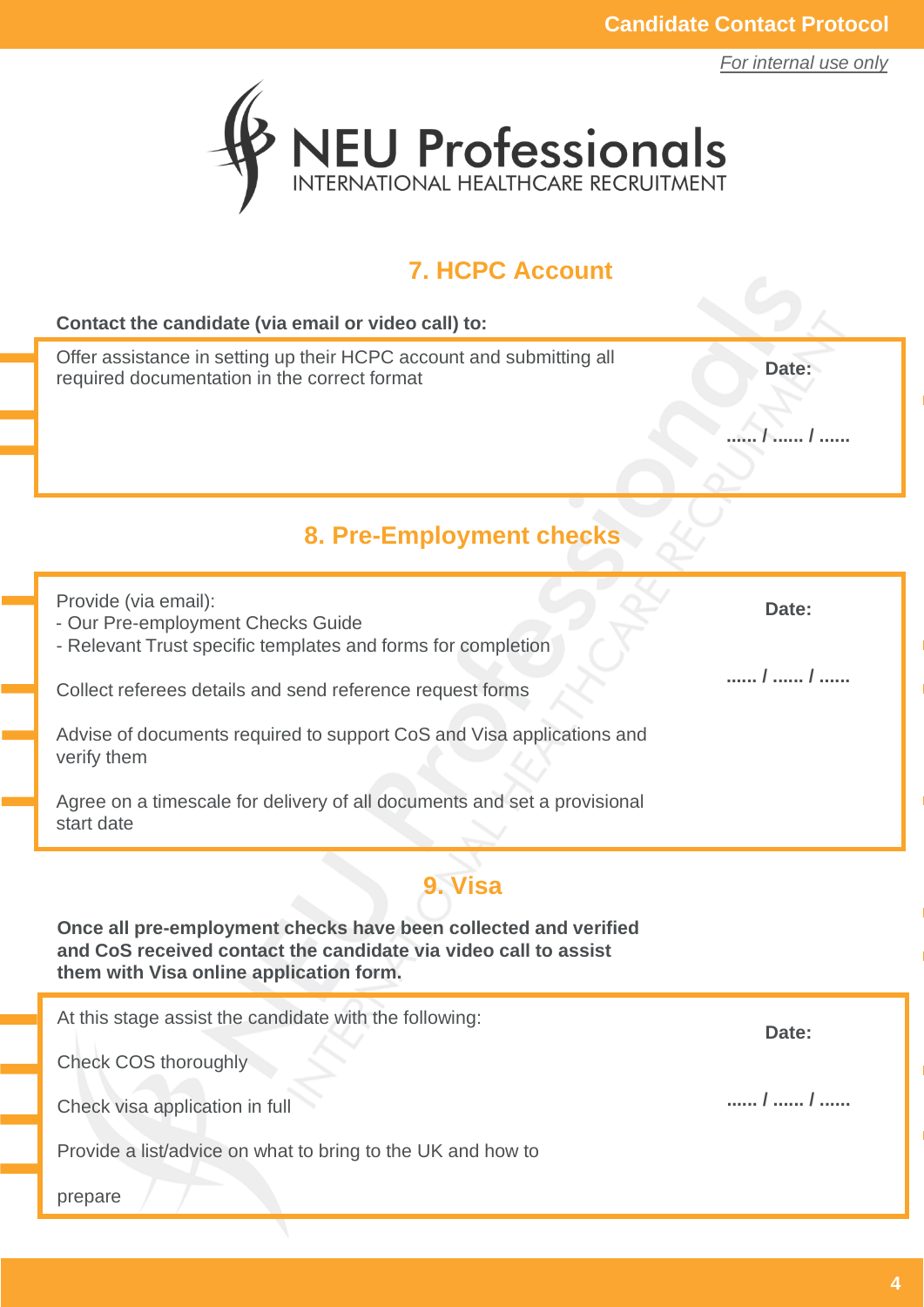

#### **10. Travel**

| Upon receipt of candidate's Visa discuss via video call:                                                                                                                                                                                          |       |
|---------------------------------------------------------------------------------------------------------------------------------------------------------------------------------------------------------------------------------------------------|-------|
| Traveling arrangements / connections including inter UK travel                                                                                                                                                                                    | Date: |
| Pre-travel Covid test within the timescales required by specific airlines                                                                                                                                                                         |       |
| Request a copy of the results and upload to candidate's file on<br><b>SharePoint</b>                                                                                                                                                              |       |
| Any other additional vaccinations that may be required when connecting<br>flights                                                                                                                                                                 |       |
| Transit visas if applicable (particularly for candidates traveling via USA<br>or Schengen zone)                                                                                                                                                   |       |
| Passenger locator form is completed by the candidate when required                                                                                                                                                                                |       |
| Candidate stored our contact details safely                                                                                                                                                                                                       |       |
| Candidate has copies of Hotel Quarantine / taxi booking confirmation as<br>applicable                                                                                                                                                             |       |
| Recommend that the candidates download WhatsApp to enable<br>communication whilst in transit and upon arrival in the UK as<br>international phones are unlikely to work in the UK. Wi-Fi should be<br>available at every UK international airport |       |
| Remind the candidates to store our contact details safely                                                                                                                                                                                         |       |
| Emphasise our on-going pastoral care and support                                                                                                                                                                                                  |       |
| Ask permission to share their contact details with the other candidates<br>joining the same induction to start building social support structure for all                                                                                          |       |
| Ask permission to share their basic details (name and date of birth) with<br>the bank to enable booking of an appointment to open an account                                                                                                      |       |
| Share by email:<br>- Travel tips guide<br>- The Stages on the journey of cultural adaptation                                                                                                                                                      |       |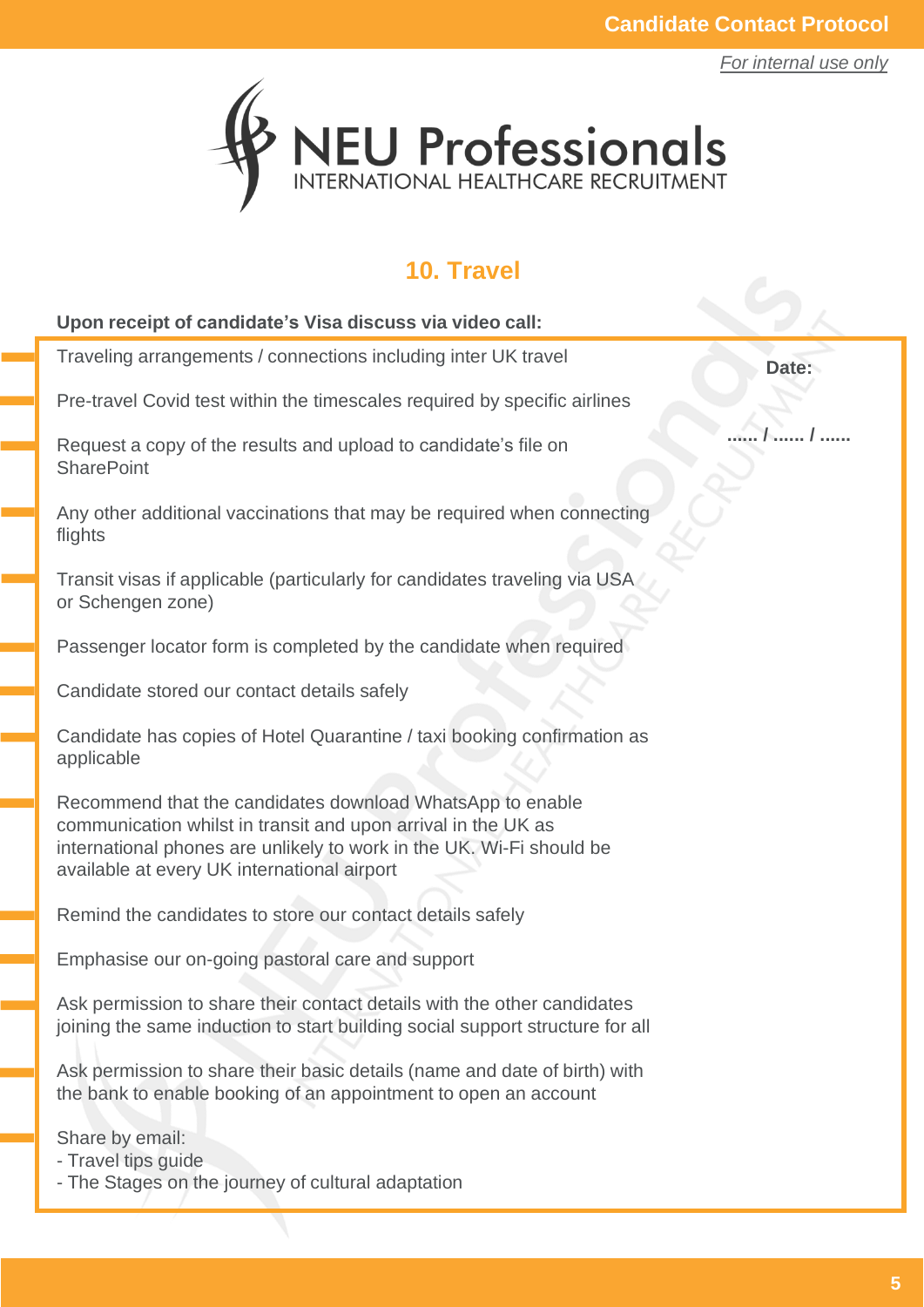*For internal use only*



## **11. Arrival**

| Keep in touch with the candidate throughout each stage of their journey<br>to ensure their safety and keep the relevant project managers informed<br>of any issues or delays | Date: |  |  |  |  |
|------------------------------------------------------------------------------------------------------------------------------------------------------------------------------|-------|--|--|--|--|
| Ensure the candidate reached their accommodation and are happy                                                                                                               |       |  |  |  |  |
| 12. Arrival $+$ 1 day                                                                                                                                                        |       |  |  |  |  |
| Ensure the candidate received their covid test and check on the<br>candidate's emotional wellbeing                                                                           | Date: |  |  |  |  |
|                                                                                                                                                                              | /  /  |  |  |  |  |
| 13. Arrival + 3-7 days                                                                                                                                                       |       |  |  |  |  |
| Keep in touch with the candidate during their solitary self-isolation and<br>provide any support required                                                                    | Date: |  |  |  |  |
|                                                                                                                                                                              | /  /  |  |  |  |  |
| 14. Arrival + 8 days                                                                                                                                                         |       |  |  |  |  |
| Ensure the candidate received their covid test and check on their<br>wellbeing                                                                                               | Date: |  |  |  |  |
|                                                                                                                                                                              | /  /  |  |  |  |  |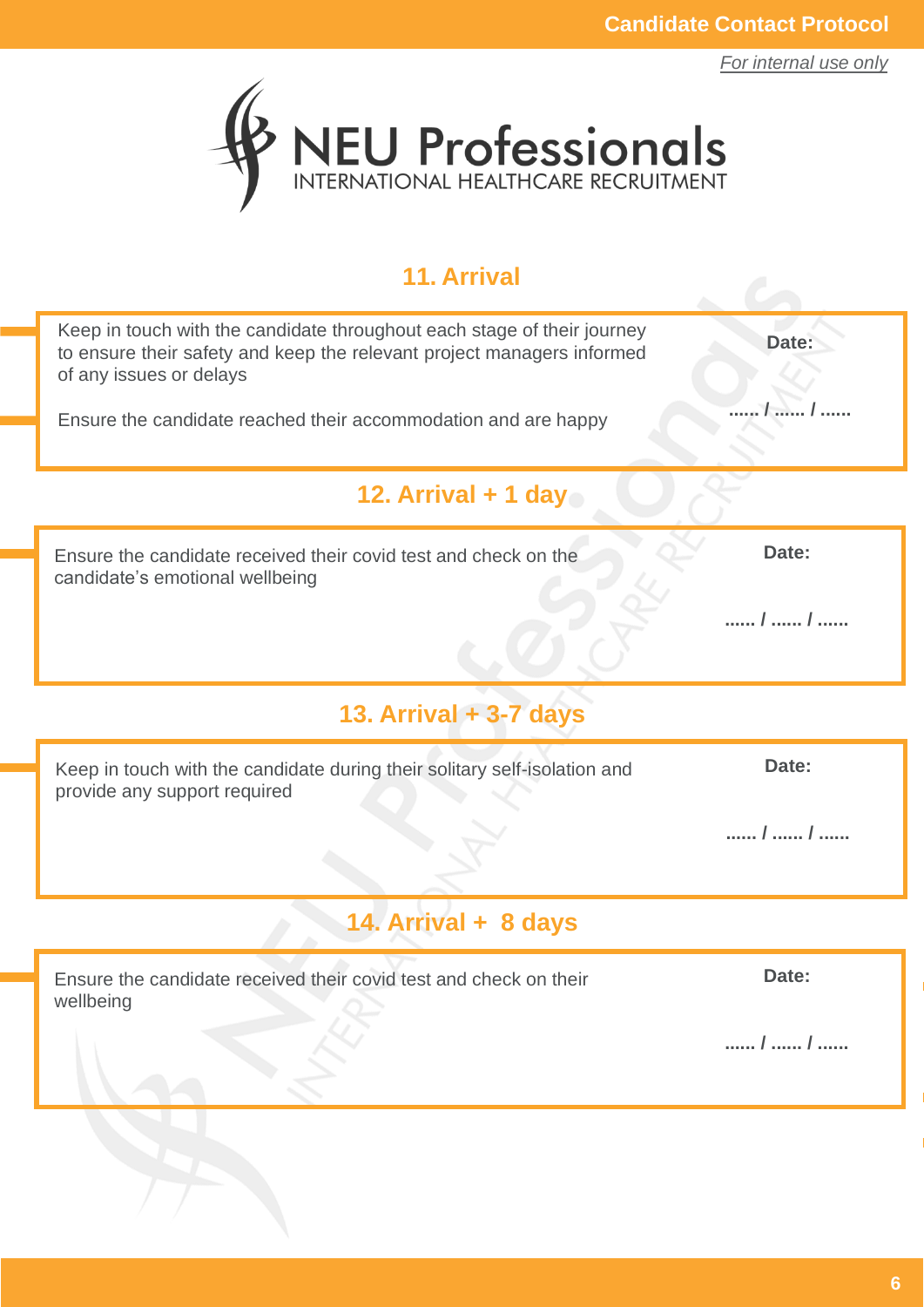*For internal use only*



## **15. Arrival + 10 days**

| Check the candidate received their Covid test results and that there are<br>no changes to their travel to the ultimate destination | Date: |  |  |  |  |
|------------------------------------------------------------------------------------------------------------------------------------|-------|--|--|--|--|
|                                                                                                                                    |       |  |  |  |  |
| 16. Arrival + 12 days                                                                                                              |       |  |  |  |  |
| Follow up to enquire how they are settling in their new accommodation<br>and assess the candidate's general feel good factor       | Date: |  |  |  |  |
|                                                                                                                                    | /  /  |  |  |  |  |
| 17. Arrival + 14 days                                                                                                              |       |  |  |  |  |
| Ask for initial feedback on the recruitment process to date and a<br>Google review                                                 | Date: |  |  |  |  |
|                                                                                                                                    | /  /  |  |  |  |  |
| 18. Arrival + 30 days                                                                                                              |       |  |  |  |  |
| Request feedback from the first month in the UK and working for the<br><b>Trust</b>                                                | Date: |  |  |  |  |
| Do they feel that they receiving sufficient training and support?                                                                  | /  /  |  |  |  |  |
| What are the three best things they've identified in their new life?                                                               |       |  |  |  |  |
| Are they currently facing any challenges we can assist with?                                                                       |       |  |  |  |  |